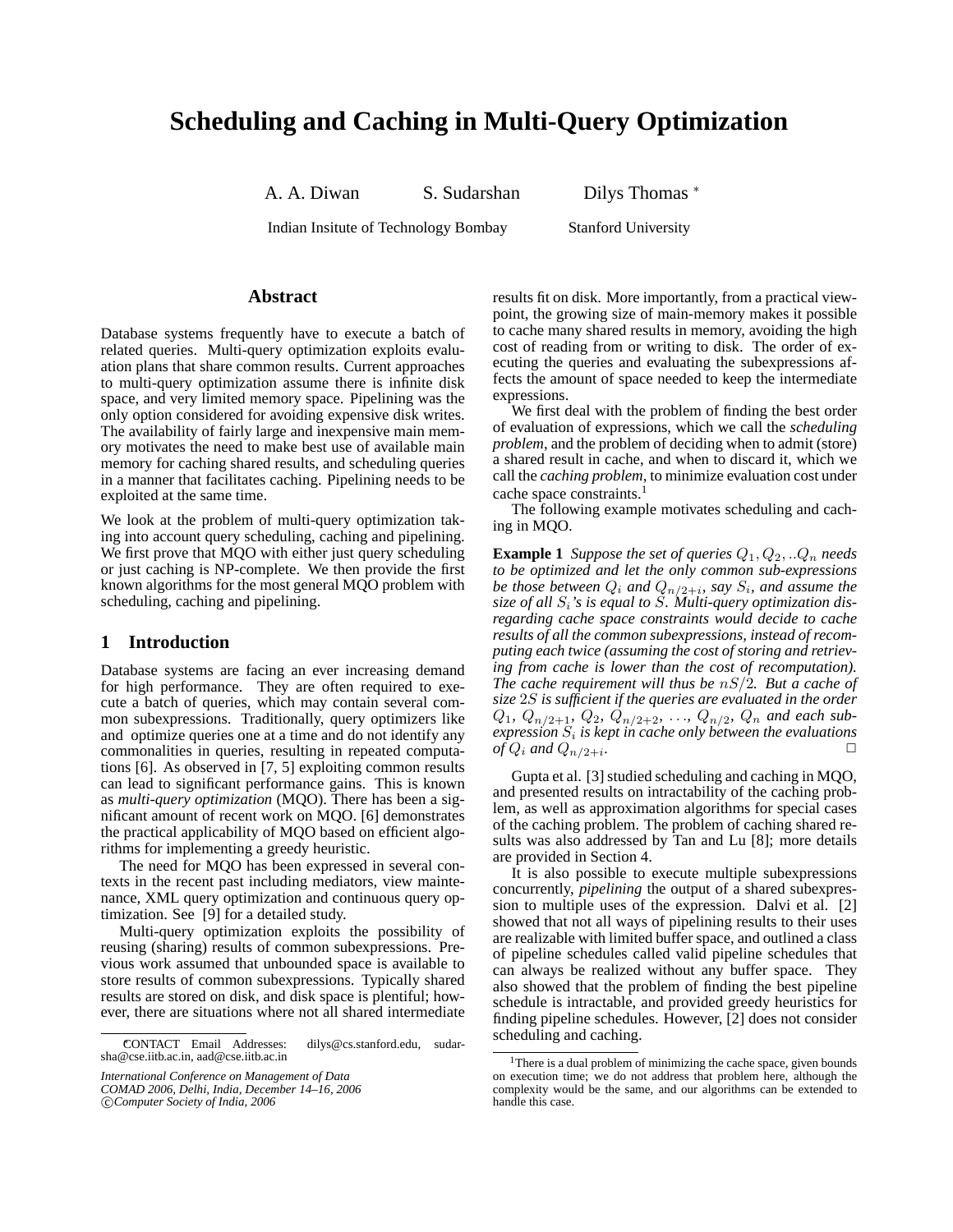To get the best plan for evaluating a batch of queries, the query optimizer has to take into account scheduling, caching and pipelining. No earlier work, to our knowledge, has addressed this general version of the MQO problem.

## **2 Intractability Results**

In this section we address the intractability of scheduling, caching and pipelining decisions, given a plan with common subexpressions (the plan could be for a batch of queries, or for a single query with common subexpressions internally). We consider each of the above aspects individually, and show that intractability is intrinsic to each aspect, even with greatly simplifying assumptions.

Ibaraki and Kameda [4] proved the NP-completeness of finding an optimal join order, while Chatterji et al. [1] showed that getting a polylogarithmic approximation to this problem is also NP-complete. These results prove the intractability of finding an optimal query plan for a single query, ignoring the issue of common subexpressions. Our work complements these results.

#### **2.1 Intractability of Scheduling**

The problem of finding an ordering of the queries is an important part of scheduling in multi-query optimization. In this section, we show that this problem is strongly NPcomplete.

Each expression has a size and there is some benefit associated with caching it, while evaluating some bigger expression. We prove intractability even with the following simplifying assumptions: all queries are the join of just two relations, and the relations are of unit size, and with unit cost of evaluation (i.e. reading from disk). The subexpressions are thus simply database relations, and the benefit of caching them in memory is unit.

Formally, the simplified version of our problem is as follows. Let  $r_1, r_2, \ldots, r_m$  be a set of database relations and let  $q_1, q_2, \ldots, q_n$  be a set of queries such that each  $q_i$  is a join of two database relations. The size of each  $r_i$  is 1 and the total cache size available is 2. The cost of reading any  $r_i$  from disk is 1, as is the cost of evaluating a query. While evaluating each query the constraint is that both the base relations must be in cache. Find a permutation of these  $n$ queries such that the the computation cost of the entire set is minimum.

**Theorem 1** *The problem of finding the best order among a set of 2 relation join queries where all relations are of size 1, with cache size 2, is strongly NP-Complete.*

PROOF: Without loss of generality we can assume that  $(i \neq j) \Rightarrow ((a_i, b_i) \neq (a_j, b_j))$ . Now, no 2 of the queries in the query set are identical and hence 2 adjacent queries in the permutation can have at most 1 relation in common and save a cost of 1. We will prove that the problem of finding an optimal permutation is NP-complete by reducing the problem of finding a Hamiltonian path in a cubic graph  $<sup>2</sup>$  which is known to be NP-complete, to it.</sup>

We show this by first considering the decision problem: Does there exist an optimal permutation of queries such that the cost saved is  $n-1$ , i.e. every two adjacent queries in the permutation have a common relation. We first show that this problem is equivalent to finding a dominating trail of a graph and this in turn is equivalent to finding a Hamiltonian path in a cubic subgraph.

For the given set of queries, define the *underlying graph* as a graph whose nodes are the various base relations that occur in the queries, and two nodes  $r_i$  and  $r_j$  are connected if there is a query in the query set computing the join of  $r_i$  and  $r_j$ . A *dominating trail* of a graph is a trail (a walk through the vertices so that no edges are repeated; note however, vertices could be revisited) so that all edges of the graph are incident on one of the vertices of the trail. Now suppose there is a permutation such that the cost saved is  $n - 1$ . This means for every pair of adjacent queries one relation remains in cache and is common to both queries. That is, if the order of evaluation is  $q_{i1}, q_{i2}, \ldots, q_{in}$  then some  $r_{i1}$  is common to all queries from  $q_{i_{s0}}$  to  $q_{i_{s1}}, r_{j2}$  is common to all queries from  $q_{i_{s1}}$  to  $q_{i_{s2}}, r_{j3}$  is common to all queries from  $q_{i_{s2}}$  to  $q_{i_{s3}}$ , and so on till  $r_{jm}$  is common to all queries from  $q_{i_{s(m-1)}}$  to  $q_{i_{sm}}$ where  $1 = s0 < s1 < s2...$   $< sm = n$ . Now this corresponds to the dominating trail  $r_{j1}, r_{j2}, \ldots r_{jm}$  in the underlying graph. So the problem of finding a dominating trail is equivalent to the problem of finding a permutation with cost saved =  $(n - 1)$ .

Now to show that finding the dominating trail is NPcomplete we show a reduction from Hamiltonian path.

Consider any cubic graph  $G$ . Now obtain graph  $G'$  from  $G$  by adding a edge to each vertex of  $G$  as shown in Figure 1.



Figure 1: Initial graph  $G$  and graph  $G'$  with pendant edges added

Now the problem of finding a Hamiltonian path in  $G$ is the same as finding a dominating trail in  $G'$ . A dominating trail in the graph  $G'$  must dominate all edges in the graph, including all the pendant edges, so the trail must go through all the vertices in the original graph  $G$ . The degree of each vertex of  $G$  in  $G'$  is 4, and one of the edges is a pendant edge, which can come only at the beginning or at the end of a trail. Hence the trail can be reduced to a path through all vertices in the original graph  $G$  by removing pendant vertices at each end of the trail if present, which is a Hamiltonian path. Thus  $G$  has a Hamiltonian path iff  $G<sup>o</sup>$ has a dominating trail.

Thus the problem of finding a Hamiltonian path on a cubic graph, which is strongly NP-complete, can be reduced to a special case of the problem of scheduling in MQO, completing the proof.  $\Box$ 

The above result proves that the scheduling part of the query scheduling and caching problem, by itself, is NPcomplete. We had made the trivializing assumptions that

<sup>&</sup>lt;sup>2</sup>A cubic graph is a graph which has all vertices of degree 3.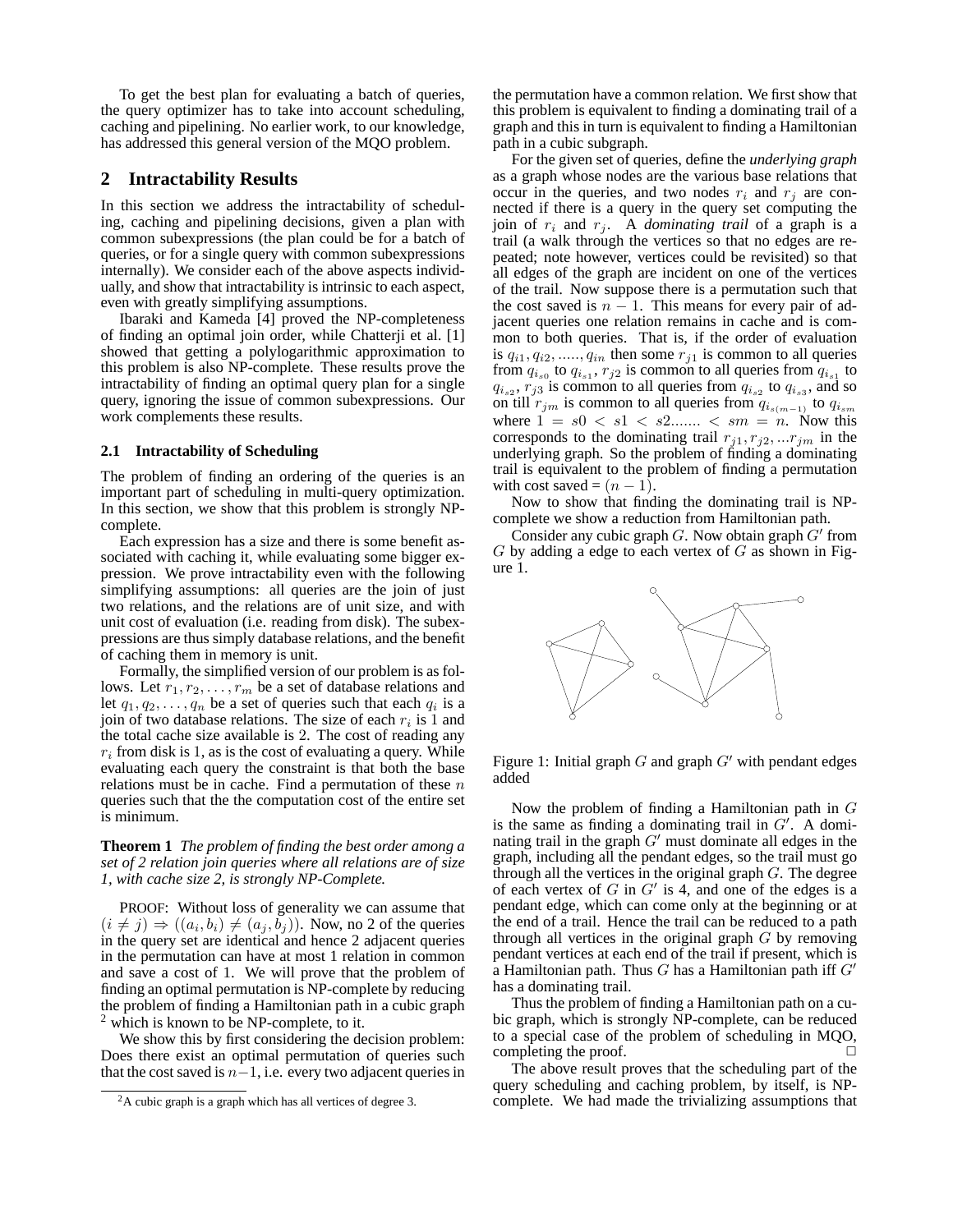size of each relation is 1 and the benefit (cost saved) of saving an expression in cache is 1. We also trivialized the general query structure by considering only joins of two relations as queries. In spite of all these assumptions the problem still turns out to be NP-complete.

Combining the NP hardness of pipelining from [2], caching from [3] and scheduling from this Section we get the following result.

**Theorem 2** *Scheduling, caching and pipelining for a fixed query plan are all independently intractable.*  $\square$ 

# **3 Generalized MQO Algorithms**

In this section we provide exponential algorithms for a generalized version of the multi-query optimization problem, taking into account scheduling, caching and pipelining. Our exposition is based on the Volcano representation of query plans, outlined in [6]. Join order optimization as in System R is a special case, and for this case we give more precise bounds on time.

Given the input query, the Volcano optimization algorithm first generates all possible semantic rewritings of the input query. For example,  $(A \bowtie (B \bowtie C))$  can be rewritten using *join commutativity* as  $(A \Join (C \Join B))$ . The Logical Query DAG (LQDAG) is an AND-OR DAG representing the space of all possible equivalent relational algebra expressions. The Physical Query DAG (PQDAG) is used to completely specify the various algorithms available to evaluate a relational algebra expression (hash-join, merge-join etc) and also the various physical properties that are satisfied.

A specific plan is a sub-graph of the PQDAG; plans without sharing would be trees, whereas plans that share subexpressions would themselves be DAGs; we use the term *planDAG* to refer to a specific plan. Note that in case of multi-query optimization we look upon the batch of queries as a single Query DAG with a pseudo root having as children the roots of the individual queries. Note also that equivalent nodes (i.e., those representing the same expressions) are replaced by a single node that may be shared by more than one query.

In the rest of the paper, for ease of exposition we frame our descriptions in terms of the LQDAG; in reality our algorithms would be applied on PQDAGs, and would work correctly, in exactly the same manner.

#### **3.1 MQO Algorithm with Scheduling, Caching and Pipelining**

We provide an exponential algorithm for multi-query optimization in full generality ( with scheduling, caching and pipelining). For a query of size  $n$ , we know the number of distinct planDAGs (each of whose size is bounded by polynomial in *n*) is exponential in *n*. Pipelining of arbitrary subset of edges of a given planDAG may result in an infeasible pipelining plan (i.e. one that may take more than a constant amount of buffer space). However, feasibility can be tested in polynomial time by searching for C-cycles [2].

Finding the optimal scheduling and caching strategy for a fixed set of pipelined edges in a fixed planDAG is reduced to a minimum weight path problem as described below. By applying this on all feasible pipelining plans, we can get

an optimal overall plan, taking pipelining, scheduling and caching into account.



Figure 2: Pipelining in MQO: The compressed graph.

Figure 2 shows a fixed set of pipelined edges in a fixed planDAG. Dotted edges are materialized, whereas solid edges are pipelined.

We can partition the vertices in the DAG into equivalence classes, such that any two vertices are in the same equivalence class iff they are connected by a path of pipelined edges (in the underlying undirected graph). In the above example, A,B,E,G,H form one equivalence class say E1 while C,D,F forms the other say E2. The other vertices are in singleton partitions. Figure 2 also shows a compressed graph where equivalence classes have been replaced by single vertices.

All base relations are materialized and extra scan (read) nodes are created for shared read optimization [2], i.e. for pipelining a subset of the edges coming out of a expression, while materializing the expression and reading from cache for other uses.

As pipelining forces many operators to be executed concurrently, an entire equivalence partition of vertices have to be evaluated concurrently. The scheduling problem is reduced to a shortest path problem on a graph. The nodes of this graph correspond to evaluation states. At any intermediate step in this evaluation, a state is represented by which joins (equivalence classes) have been evaluated and which join results (equivalence classes) are available in cache. Thus the states are represented by (*Done*,*Cached*) where *Done* is a subset of equivalence partitions described above and *Cached* is a subset of nodes in the original uncompressed PlanDag, which are in the subDAGs rooted at the *Done* nodes. Only states where the total size of join results in cache is less than the cache size  $C$  are considered, the rest are discarded.

The edge transitions in the above graph, called schedule